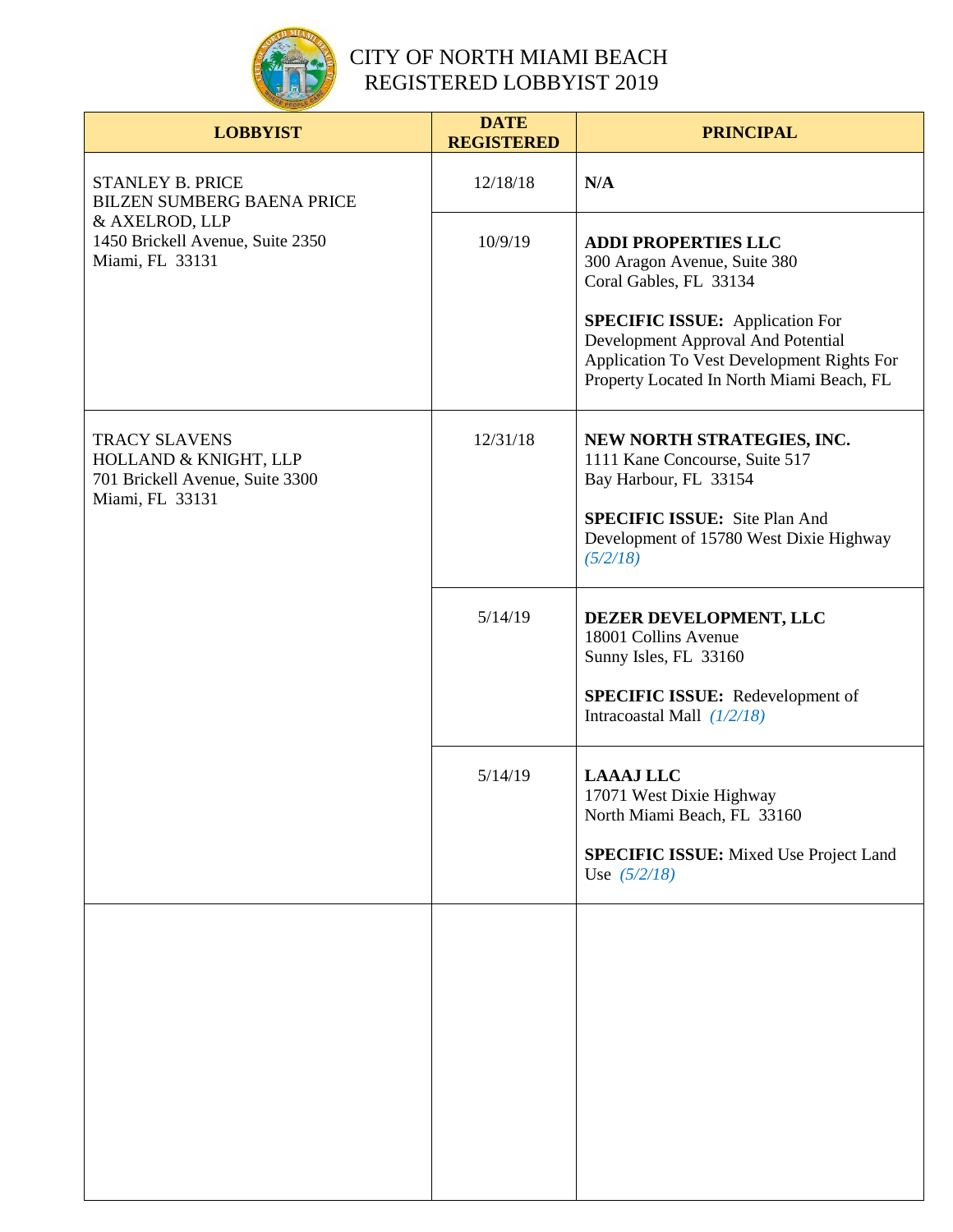

| <b>LOBBYIST</b>                                                                                           | <b>DATE</b><br><b>REGISTERED</b> | <b>PRINCIPAL</b>                                                                                                                                                                     |
|-----------------------------------------------------------------------------------------------------------|----------------------------------|--------------------------------------------------------------------------------------------------------------------------------------------------------------------------------------|
| <b>VANESSA MADRID</b><br>HOLLAND & KNIGHT, LLP<br>701 Brickell Avenue, Suite 3300<br>Miami, FL 33131      | 12/31/18                         | NEW NORTH STRATEGIES, INC.<br>1111 Kane Concourse, Suite 517<br>Bay Harbour, FL 33154<br><b>SPECIFIC ISSUE:</b> Site Plan And<br>Development of 15780 West Dixie Highway<br>(1/2/18) |
|                                                                                                           | 5/14/19                          | DEZER DEVELOPMENT, LLC<br>18001 Collins Avenue<br>Sunny Isles, FL 33160<br><b>SPECIFIC ISSUE:</b> Redevelopment of<br>Intracoastal Mall $(1/8/18)$                                   |
| <b>MERCY ARCE</b><br>HOLLAND & KNIGHT, LLP<br>701 Brickell Avenue, Suite 3300<br>Miami, FL 33131          | 12/31/18                         | DEZER DEVELOPMENT, LLC<br>18001 Collins Avenue<br>Sunny Isles, FL 33160<br><b>SPECIFIC ISSUE:</b> Redevelopment of<br>Intracoastal Mall $(1/2/18)$                                   |
| <b>JOSEPH G. GOLDSTEIN</b><br>HOLLAND & KNIGHT, LLP<br>701 Brickell Avenue, Suite 3300<br>Miami, FL 33131 | 12/31/18                         | DEZER DEVELOPMENT, LLC<br>18001 Collins Avenue<br>Sunny Isles, FL 33160<br><b>SPECIFIC ISSUE:</b> Redevelopment of<br>Intracoastal Mall $(1/2/18)$                                   |
|                                                                                                           | 5/14/19                          | NEW NORTH STRATEGIES, INC.<br>1111 Kane Concourse, Suite 517<br>Bay Harbour, FL 33154<br><b>SPECIFIC ISSUE:</b> Site Plan and<br>Development of 15780 West Dixie Highway<br>(5/2/18) |
|                                                                                                           | 5/14/19                          | <b>LAAAJ LLC</b><br>17071 West Dixie Highway<br>North Miami Beach, FL 33160<br><b>SPECIFIC ISSUE:</b> Mixed Use Project Land<br>Use $(5/2/18)$                                       |
|                                                                                                           |                                  |                                                                                                                                                                                      |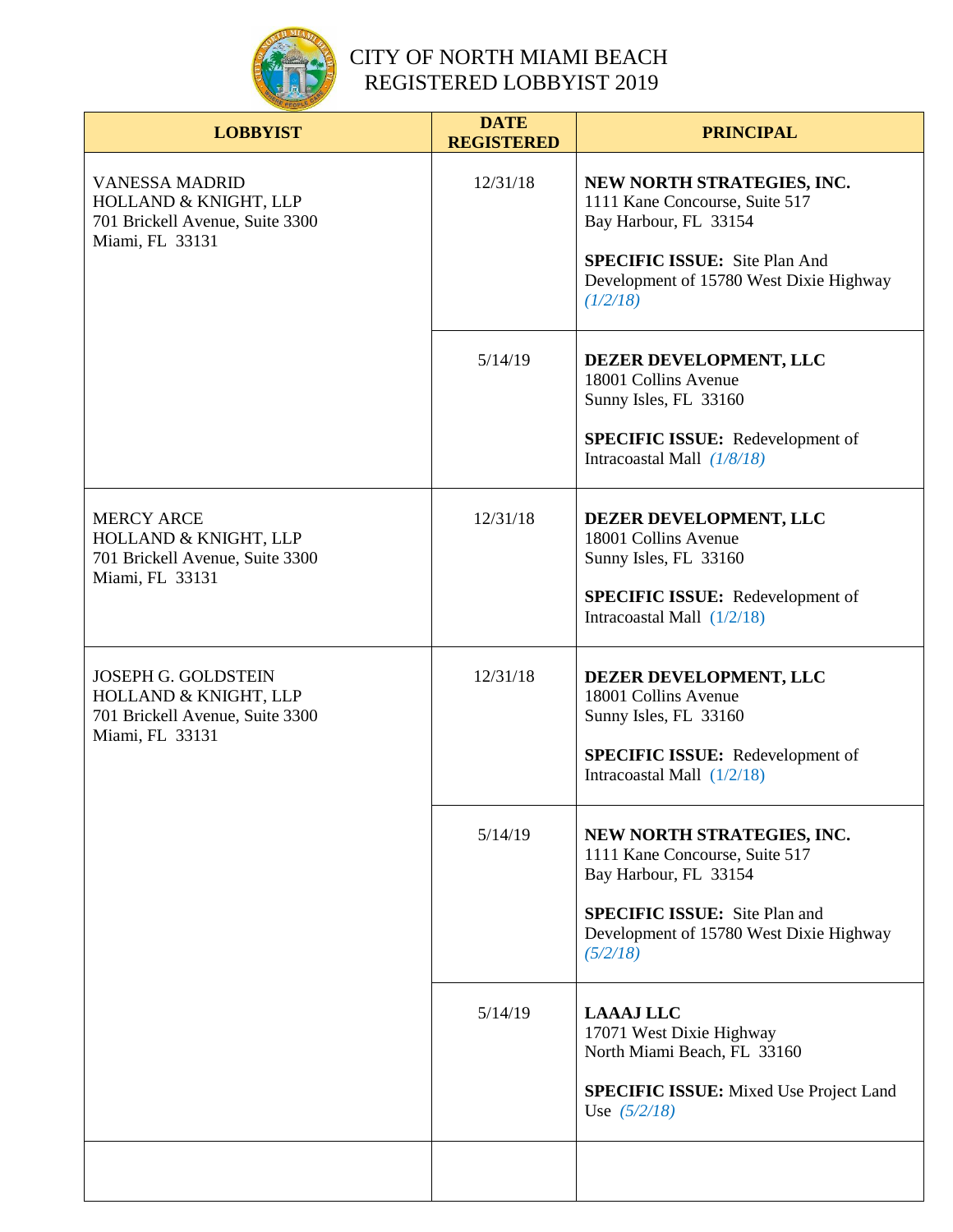

| <b>LOBBYIST</b>                                                                                                                  | <b>DATE</b><br><b>REGISTERED</b> | <b>PRINCIPAL</b>                                                                                                                                                                                                                     |
|----------------------------------------------------------------------------------------------------------------------------------|----------------------------------|--------------------------------------------------------------------------------------------------------------------------------------------------------------------------------------------------------------------------------------|
| <b>WESLEY J. HEVIA</b><br>AKERMAN, LLP<br>98 SE 7 <sup>th</sup> Street, Suite 1100<br>Miami, FL 33131                            | 1/3/19                           | 3 BOYS FARM, LLC<br>2300 E. Las Olas Blvd.<br>Fort Lauderdale, FL 33301<br><b>SPECIFIC ISSUE:</b> Medical Marijuana<br>Dispensary Zoning Approvals (10/31/18)                                                                        |
|                                                                                                                                  | 8/1/19                           | SPRING OAKS GREENHOUSES, INC.<br>4300 East 5 <sup>th</sup> Avenue<br>Columbus, OH 43219<br><b>SPECIFIC ISSUE:</b> Conditional Use<br>Application For A Medical Marijuana<br>Dispensary To Be Located At 3405 N. Miami<br>Beach Blvd. |
|                                                                                                                                  | 7/26/19                          | SAN FELASCO NURSERIES, INC.<br>1155 West Rio Salado Parkway, Suite 201<br>Tempe, AZ 85281<br><b>SPECIFIC ISSUE:</b> Medical Marijuana<br>Dispensary Zoning Approvals                                                                 |
| <b>CARLY GRIMM</b><br><b>BILZIN SUMBERG BAENA PRICE</b><br>& AXELROD, LLP<br>1450 Brickell Avenue, 23rd Floor<br>Miami, FL 33131 | 1/7/19                           | N/A                                                                                                                                                                                                                                  |
|                                                                                                                                  |                                  |                                                                                                                                                                                                                                      |
|                                                                                                                                  |                                  |                                                                                                                                                                                                                                      |
|                                                                                                                                  |                                  |                                                                                                                                                                                                                                      |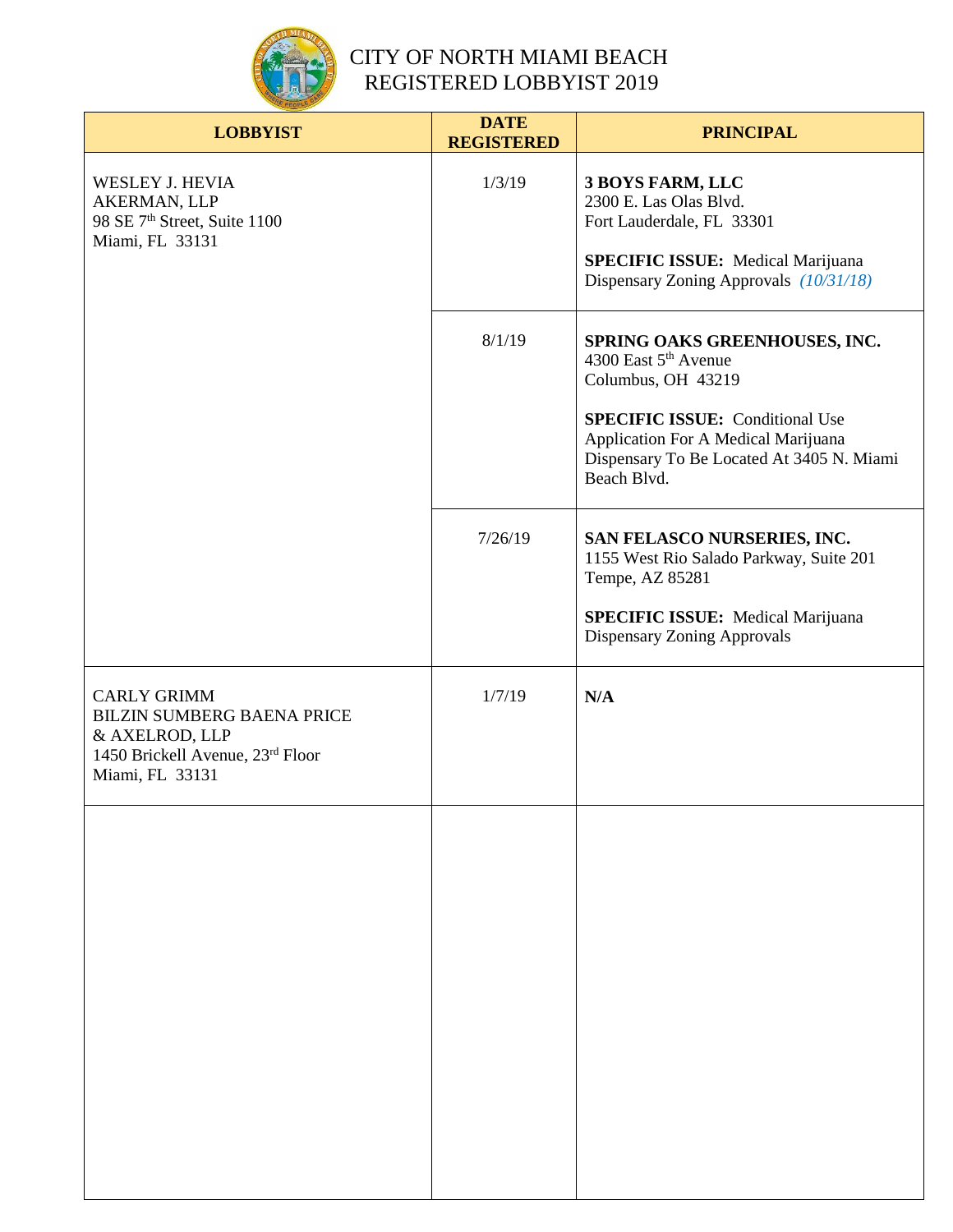

| <b>LOBBYIST</b>                                                                                                                  | <b>DATE</b><br><b>REGISTERED</b> | <b>PRINCIPAL</b>                                                                                              |
|----------------------------------------------------------------------------------------------------------------------------------|----------------------------------|---------------------------------------------------------------------------------------------------------------|
| CARTER N. McDOWELL<br><b>BILZIN SUMBERG BAENA PRICE</b><br>& AXELROD, LLP<br>1450 Brickell Avenue, 23rd Floor<br>Miami, FL 33131 | 1/7/19                           | N/A                                                                                                           |
|                                                                                                                                  | 1/8/19                           | <b>GREYSTAR GP II, LLC</b><br>18 Broad Street, Suite 300<br>Charleston, SC 29401                              |
|                                                                                                                                  |                                  | <b>SPECIFIC ISSUE:</b> Land Use And Zoning                                                                    |
|                                                                                                                                  | 8/7/19                           | <b>CANAL PARK OFFICE 2, LLC</b><br>3363 NE 163 Street, Suite 805<br>North Miami Beach, FL 33160               |
|                                                                                                                                  |                                  | <b>SPECIFIC ISSUE:</b> Land Use Approvals<br>From The City                                                    |
|                                                                                                                                  | 8/23/19                          | <b>ALTMAN DEVELOPMENT</b><br><b>CORPORATION</b><br>1515 South Federal Hwy., Suite 300<br>Boca Raton, FL 33432 |
|                                                                                                                                  |                                  | <b>SPECIFIC ISSUE:</b> Zoning/Site Plan 16395<br>Biscayne Blvd.                                               |
|                                                                                                                                  |                                  |                                                                                                               |
|                                                                                                                                  |                                  |                                                                                                               |
|                                                                                                                                  |                                  |                                                                                                               |
|                                                                                                                                  |                                  |                                                                                                               |
|                                                                                                                                  |                                  |                                                                                                               |
|                                                                                                                                  |                                  |                                                                                                               |
|                                                                                                                                  |                                  |                                                                                                               |
|                                                                                                                                  |                                  |                                                                                                               |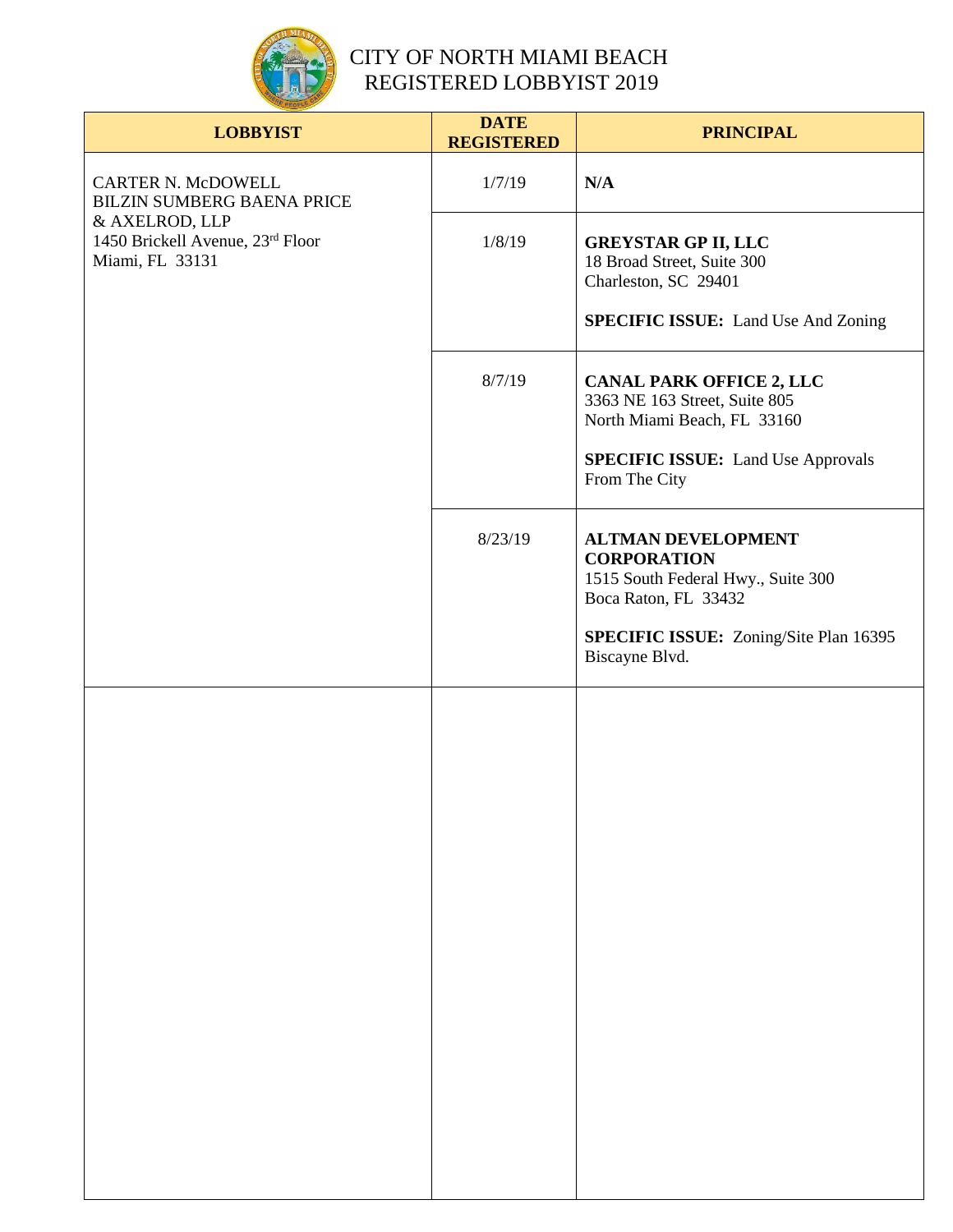

| <b>LOBBYIST</b>                                                                                                             | <b>DATE</b><br><b>REGISTERED</b> | <b>PRINCIPAL</b>                                                                                                                                                                                                                                              |
|-----------------------------------------------------------------------------------------------------------------------------|----------------------------------|---------------------------------------------------------------------------------------------------------------------------------------------------------------------------------------------------------------------------------------------------------------|
| <b>JEFFREY BERCOW</b><br>BERCOW RADELL FERNANDEZ<br>& LARKIN, PLL<br>200 South Biscayne Blvd., Suite 850<br>Miami, FL 33131 | 1/7/19                           | <b>ARCH CREEK EQUITIES, LLC</b><br>9665 South Dixie Highway, Suite 300<br>Miami, FL 33156<br><b>SPECIFIC ISSUE:</b> Site Plan Approval For<br>Properties At 13909-13950 NE 20 Place                                                                           |
|                                                                                                                             | 4/22/19                          | <b>BIZZI &amp; PARTNERS DEVELOPMENT</b><br>55 East 59th Street, 24th Floor<br>New York, NY 10022<br><b>SPECIFIC ISSUE:</b> Land Use, Zoning &<br>Permitting Matter For 2101-2151 Ne 163<br>Street, North Miami Beach, Florida                                 |
|                                                                                                                             | 7/25/19                          | DIXIE INVEASTMENTS AND REALTY,<br>LLC AND ROE DIXIE, LLC<br>571 West 183 Street<br>New York, NY 10033<br><b>SPECIFIC ISSUE:</b> Land Use, Zoning And<br>Permitting For 17400 West Dixie Hwy, North<br>Miami Beach                                             |
|                                                                                                                             | 8/6/19                           | <b>TORAS EMES DEVELOPMENT</b><br>COMPANY, INC.<br>1051 N. Miami Beach Blvd.<br>North Miami Beach, FL 33162<br><b>SPECIFIC ISSUE:</b> Land Use, Zoning and<br>Permitting For 1099 NE 164 Street and 16415<br>NE 11 <sup>th</sup> Avenue, North Miami Beach, FL |
|                                                                                                                             |                                  |                                                                                                                                                                                                                                                               |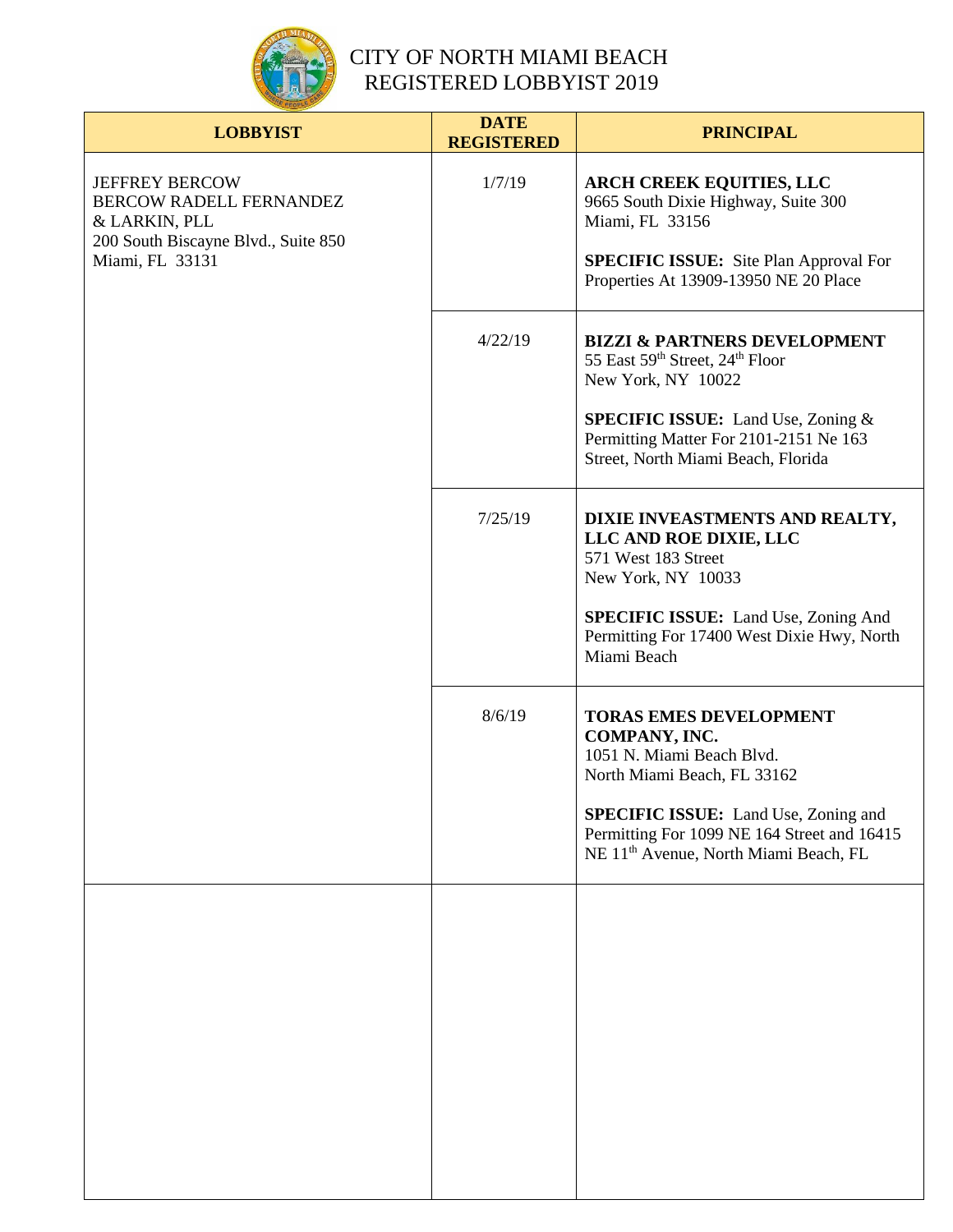

| <b>LOBBYIST</b>                                                                                                                      | <b>DATE</b><br><b>REGISTERED</b> | <b>PRINCIPAL</b>                                                                                                                                                                                                                                              |
|--------------------------------------------------------------------------------------------------------------------------------------|----------------------------------|---------------------------------------------------------------------------------------------------------------------------------------------------------------------------------------------------------------------------------------------------------------|
| <b>GREGORY FONTELA</b><br><b>BERCOW RADELL FERNANDEZ</b><br>& LARKIN, PLLC<br>200 South Biscayne Blvd., Suite 850<br>Miami, FL 33131 | 1/7/19                           | <b>ARCH CREEK EQUITIES, LLC</b><br>9665 South Dixie Highway, Suite 300<br>Miami, FL 33156<br><b>SPECIFIC ISSUE:</b> Site Plan Approval For<br>Properties At 13909-13950 NE 20 Place                                                                           |
|                                                                                                                                      | 4/22/19                          | <b>BIZZI &amp; PARTNERS DEVELOPMENT</b><br>55 East 59th Street, 24th Floor<br>New York, NY 10022<br><b>SPECIFIC ISSUE:</b> Land Use, Zoning &<br>Permitting Matter For 2101-2151 Ne 163<br>Street, North Miami Beach, Florida                                 |
|                                                                                                                                      | 7/25/19                          | DIXIE INVEASTMENTS AND REALTY,<br>LLC AND ROE DIXIE, LLC<br>571 West 183 Street<br>New York, NY 10033<br><b>SPECIFIC ISSUE:</b> Land Use, Zoning And<br>Permitting For 17400 West Dixie Hwy, North<br>Miami Beach                                             |
|                                                                                                                                      | 8/6/19                           | <b>TORAS EMES DEVELOPMENT</b><br>COMPANY, INC.<br>1051 N. Miami Beach Blvd.<br>North Miami Beach, FL 33162<br><b>SPECIFIC ISSUE:</b> Land Use, Zoning and<br>Permitting For 1099 NE 164 Street and 16415<br>NE 11 <sup>th</sup> Avenue, North Miami Beach, FL |
|                                                                                                                                      |                                  |                                                                                                                                                                                                                                                               |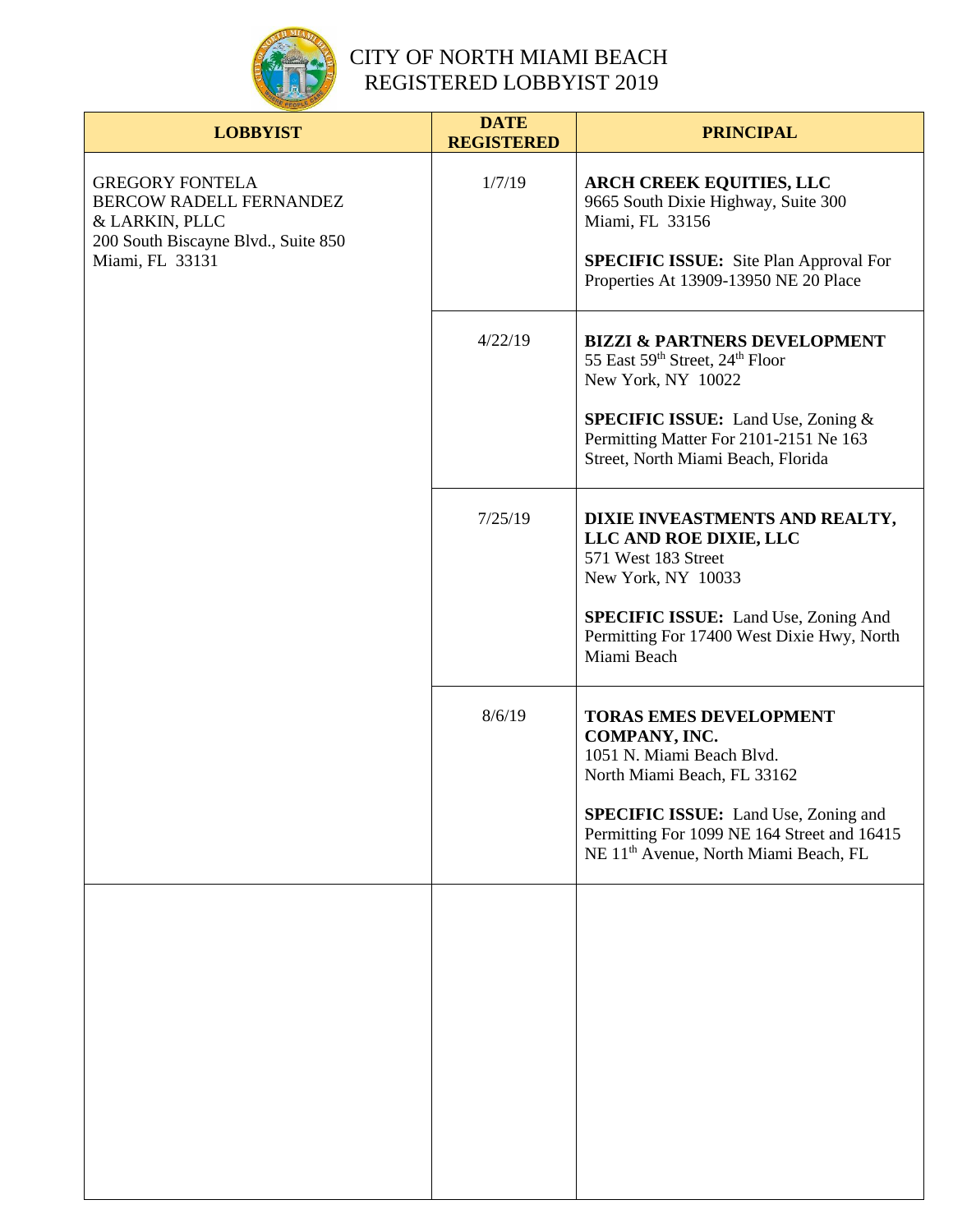

| <b>LOBBYIST</b>                                                                                                          | <b>DATE</b><br><b>REGISTERED</b> | <b>PRINCIPAL</b>                                                                                                                                                                                                                                              |
|--------------------------------------------------------------------------------------------------------------------------|----------------------------------|---------------------------------------------------------------------------------------------------------------------------------------------------------------------------------------------------------------------------------------------------------------|
| MITCHELL H. EDELSTEIN<br>STRATEGIC CAMPAIGN<br>CONSULTANTS, INC.<br>7524 Adventure Avenue<br>North Bay Village, FL 33141 | 1/9/19                           | <b>PLATINUM SOUTH</b><br>2355 NE 163 Street<br>North Miami Beach, FL 33160<br><b>SPECIFIC ISSUE:</b> General Representation Of<br><b>Client And After Hours License</b>                                                                                       |
|                                                                                                                          | 5/16/19                          | <b>BIZZI &amp; PARTNERS DEVELOPMENT</b><br>55 East 59th Street, 24th Floor<br>New York, NY 10022<br><b>SPECIFIC ISSUE:</b> Land Use, Zoning &<br>Permitting Matter For 2101-2151 Ne 163<br>Street, North Miami Beach, Florida                                 |
|                                                                                                                          | 7/25/19                          | DIXIE INVESTMENTS AND REALTY,<br>LLC and ROE DIXIE, LLC<br>571 West 183 Street<br>New York, NY 10033<br><b>SPECIFIC ISSUE:</b> Land Use, Zoning And<br>Permitting For 17400 West Dixie Hwy, NMB                                                               |
|                                                                                                                          | 8/6/19                           | <b>TORAS EMES DEVELOPMENT</b><br>COMPANY, INC.<br>1051 N. Miami Beach Blvd.<br>North Miami Beach, FL 33162<br><b>SPECIFIC ISSUE:</b> Land Use, Zoning and<br>Permitting For 1099 NE 164 Street and 16415<br>NE 11 <sup>th</sup> Avenue, North Miami Beach, FL |
|                                                                                                                          |                                  |                                                                                                                                                                                                                                                               |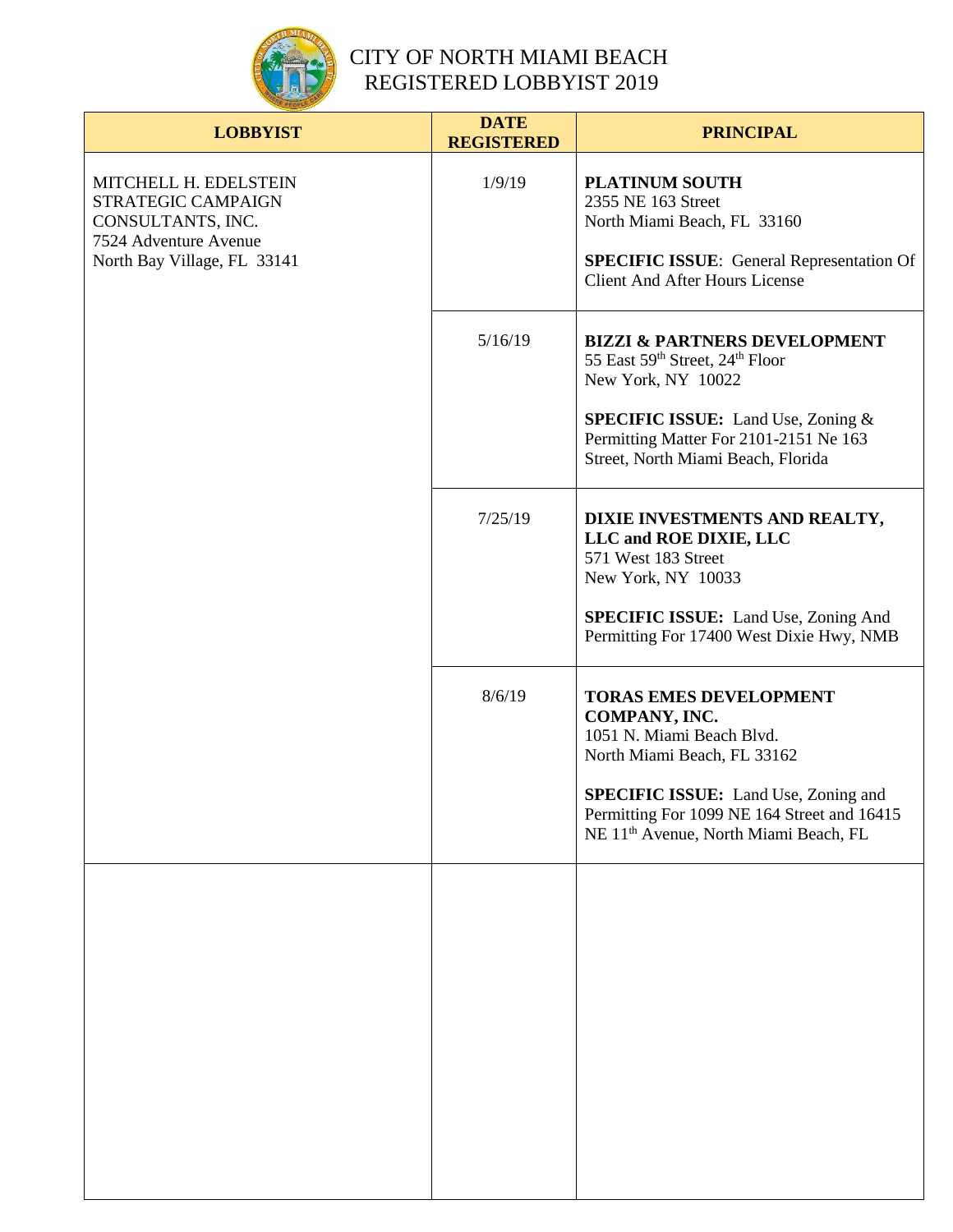

| <b>LOBBYIST</b>                                                                                                                     | <b>DATE</b><br><b>REGISTERED</b> | <b>PRINCIPAL</b>                                                                                                                                                              |
|-------------------------------------------------------------------------------------------------------------------------------------|----------------------------------|-------------------------------------------------------------------------------------------------------------------------------------------------------------------------------|
| ADRIAN K. DABKOWSKI<br>KIMLEY-HORN AND ASSOCIATES, INC.<br>600 N Pine Island Road, Suite 450<br>Plantation, FL 33324                | 1/14/19                          | <b>JORGE SAVLOFF</b><br>1111 Kane Concourse, Suite 217<br>Bay Harbor Islands, FL 33154<br><b>SPECIFIC ISSUE:</b> Capri 13899 Biscayne<br>Blvd.                                |
|                                                                                                                                     | 8/22/19                          | DEZER DEVELOPMENT, LLC<br>18001 Collins Avenue<br>Sunny Isles, FL 33160<br>SPECIFIC ISSUE: Redevelopment of<br><b>Intracoastal Mall</b>                                       |
| <b>ANDREJ MICOVIC</b><br><b>BILZIN SUMBERG BAENA PRICE</b><br>& AXELROD, LLP<br>1450 Brickell Avenue, Suite 2300<br>Miami, FL 33131 | 1/17/19                          | N/A                                                                                                                                                                           |
| ALBERT E. DOTSON, JR.<br><b>BILZIN SUMBERG BAENA PRICE</b><br>& AXELROD, LLP<br>1450 Brickell Avenue, Suite 2300<br>Miami, FL 33131 | 1/17/19                          | N/A                                                                                                                                                                           |
| <b>ERIC SINGER</b><br><b>BILZIN SUMBERG BAENA PRICE</b><br>& AXELROD, LLP<br>1450 Brickell Avenue, Suite 2300<br>Miami, FL 33131    | 1/17/19                          | N/A                                                                                                                                                                           |
| DANIEL A. ESPINO<br>WEISS SEROTA HELFMAN COLE &<br>BIERMAN, P.L.<br>2525 Ponce de Leon Blvd., Suite 700<br>Coral Gables, FL 33134   | 1/30/19                          | WEISS SEROTA HELFMAN COLE &<br>BIERMAN, P.L.<br>2525 Ponce de Leon Blvd., Suite 700<br>Coral Gables, FL 33134<br><b>SPECIFIC ISSUE:</b> City Attorney Services or<br>Contract |
|                                                                                                                                     |                                  |                                                                                                                                                                               |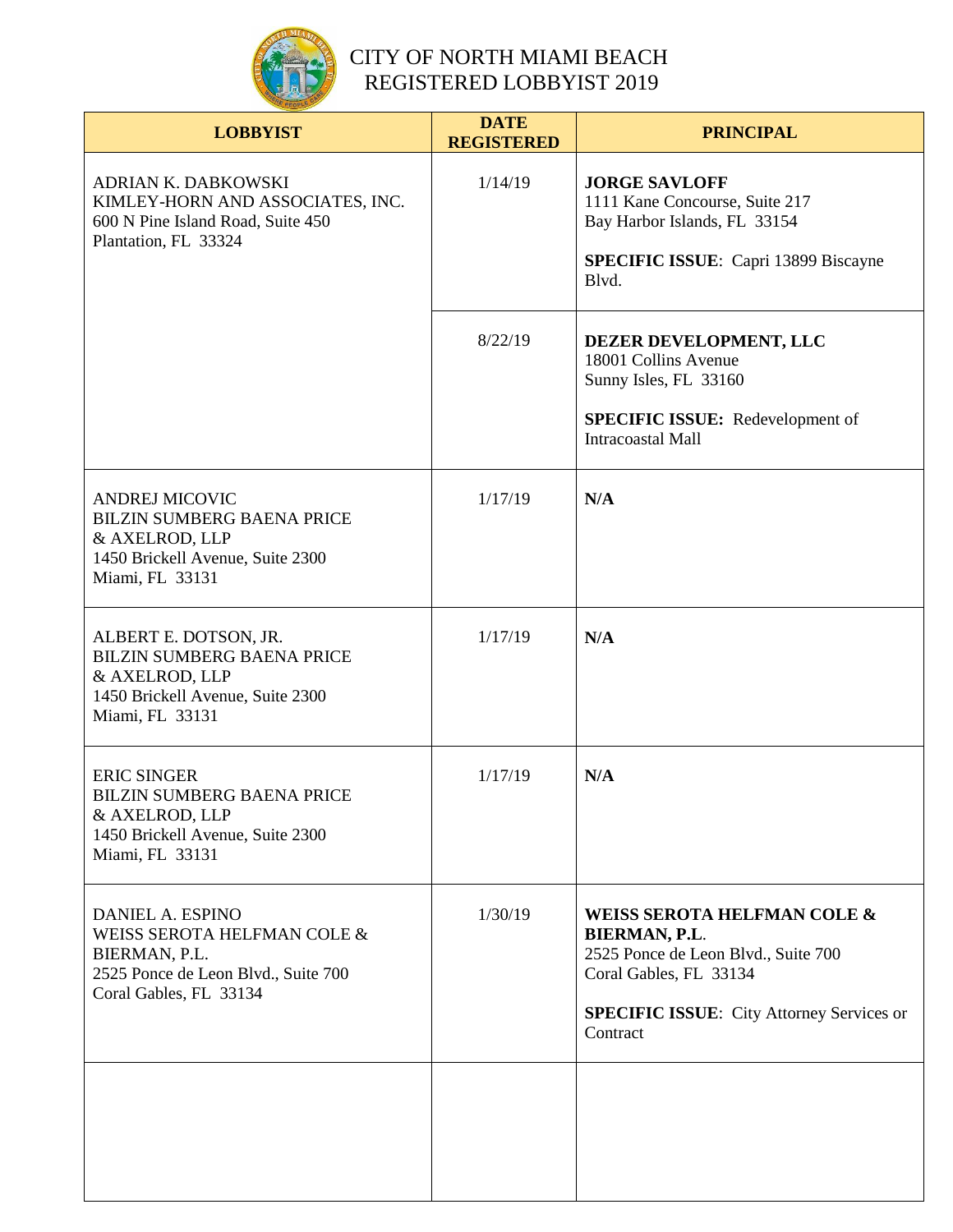

| <b>LOBBYIST</b>                                                                                                          | <b>DATE</b><br><b>REGISTERED</b> | <b>PRINCIPAL</b>                                                                                                                                                                                                                                    |
|--------------------------------------------------------------------------------------------------------------------------|----------------------------------|-----------------------------------------------------------------------------------------------------------------------------------------------------------------------------------------------------------------------------------------------------|
| DOMINGO "BOB" DE LA FUENTE<br>LEHTINEN SCHULTZ, PLLC<br>1111 Brickell Avenue, Suite 200<br>Miami, FL 33131               | 2/1/19                           | <b>ELYA KIEVSKY</b><br>2901 NE 164th Street<br>North Miami Beach, FL 33160<br><b>SPECIFIC ISSUE:</b> Development Issues,<br><b>Including Dock Related Matters</b>                                                                                   |
| MICHAEL J. SNYDER<br>MICHAEL J. SNYDER &<br>ASSOCIATES, P.A.<br>4000 Hollywood Blvd., Suite 455-S<br>Hollywood, FL 33021 | 2/5/19                           | SKY LAKE SYNAGOGUE, INC.<br>A Florida Not For Profit Corporation<br>c/o EDUARDO NIKOLAYIEVSKY<br>1850 NE 183rd Street<br>North Miami Beach, FL 33179<br><b>SPECIFIC ISSUE:</b> Rezoning of Property;<br>Unity of Title; Possible Site Plan Approval |
| <b>BRIAN C. ANDREWS</b><br>THE NEWS DIRECTORS, INC.<br>300 South Biscayne Blvd., Suite 2512<br>Miami, FL 33131           | 2/5/19                           | <b>CURT CERVENY/TELEPHONE TOWN</b><br><b>HALL MEETING</b><br>958 Coneflower Drive<br>Golden, CO 80401<br><b>SPECIFIC ISSUE:</b> Government & Customer<br>Relations                                                                                  |
| IAN G. BACHEIKOV<br><b>AKERMAN, LLP</b><br>98 SE 7 <sup>th</sup> Street, Suite 1100<br>Miami, FL 33131                   | 2/2719                           | <b>3 BOYS FARM, LLC</b><br>2300 E. Las Olas Blvd.<br>Fort Lauderdale, FL 33301<br><b>SPECIFIC ISSUE:</b> Medical Marijuana<br>Dispensary Zoning Approvals                                                                                           |
|                                                                                                                          | 7/29/19                          | SPRING OAKS GREENHOUSES, INC.<br>4300 East 5 <sup>th</sup> Avenue<br>Columbus, OH 43219<br><b>SPECIFIC ISSUE:</b> Conditional Use<br>Application For A Medical Marijuana<br>Dispensary To Be Located At 3405 N. Miami<br>Beach Blvd.                |
|                                                                                                                          | 7/30/19                          | SAN FELASCO NURSERIES, INC.<br>1155 West Rio Salado Parkway, Suite 201<br>Tempe, AZ 85281<br><b>SPECIFIC ISSUE:</b> Medical Marijuana<br>Dispensary Zoning Approvals                                                                                |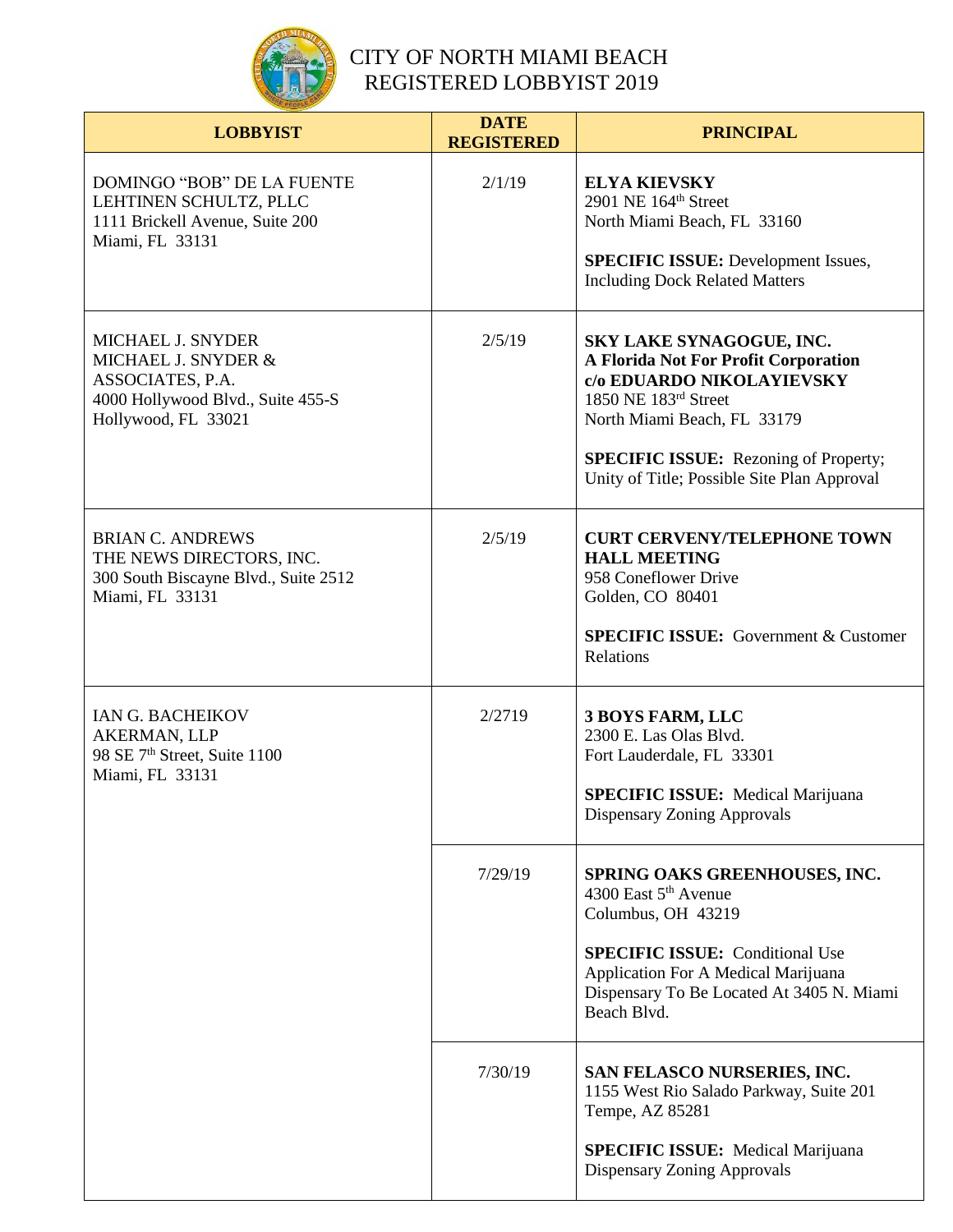

| <b>LOBBYIST</b>                                                                                                                   | <b>DATE</b><br><b>REGISTERED</b> | <b>PRINCIPAL</b>                                                                                                                         |
|-----------------------------------------------------------------------------------------------------------------------------------|----------------------------------|------------------------------------------------------------------------------------------------------------------------------------------|
| <b>WILLIS P. HOWARD</b><br>URBAN INITIATIVES, INC.<br>3642 SW 161 <sup>st</sup> Terrace<br>Miramar, FL 33027                      | 3/8/19                           | N/A                                                                                                                                      |
| MICHAEL LLORENTE<br><b>LSN PARTNERS</b><br>801 Arthur Godfrey Road, Suite 401<br>Miami Beach, FL 33140                            | 3/26/19                          | <b>SOLEMIA</b><br>19950 West Country Club Drive, 10th Floor<br>Aventura, FL 33180<br><b>SPECIFIC ISSUE:</b> 14585 Biscayne Blvd Site     |
| JOHN C. DELLAGLORIA<br>JOHN C. DELLAGLORIA, P.A.<br>13898 SW 90 <sup>th</sup> Avenue, #EE-104<br>Miami, FL 33176                  | 3/27/19                          | <b>CAPRI TOWER, LLC</b><br>1111 Kane Concourse, #217<br>Bay Harbor Island, FL 33154<br><b>SPECIFIC ISSUE: Capri Tower</b><br>Development |
| <b>IFHAT B. FISHMAN</b><br>FRANKEL BENAYOUN ARCHITECTS,<br>INC.<br>1166 Kane Concourse, Suite 200<br>Bay Harbor Island, FL 33154  | 3/27/19                          | <b>CAPRI TOWER, LLC</b><br>1111 Kane Concourse, #217<br>Bay Harbor Island, FL 33154<br><b>SPECIFIC ISSUE: Capri Tower</b><br>Development |
| <b>MARKUS A. FRANKEL</b><br>FRANKEL BENAYOUN ARCHITECTS,<br>INC.<br>1166 Kane Concourse, Suite 200<br>Bay Harbor Island, FL 33154 | 3/27/19                          | <b>CAPRI TOWER, LLC</b><br>1111 Kane Concourse, #217<br>Bay Harbor Island, FL 33154<br><b>SPECIFIC ISSUE: Capri Tower</b><br>Development |
| ETHAN B. WASSERMAN<br>GREENBERG TRAURIG, P.A.<br>333 SE 2 <sup>nd</sup> AVENUE, 44 <sup>th</sup> FLOOR<br>MIAMI, FL 33131         | 3/29/19                          | <b>CAPRI TOWER, LLC</b><br>1111 Kane Concourse, #217<br>Bay Harbor Island, FL 33154<br><b>SPECIFIC ISSUE:</b> Capri Tower<br>Development |
|                                                                                                                                   |                                  |                                                                                                                                          |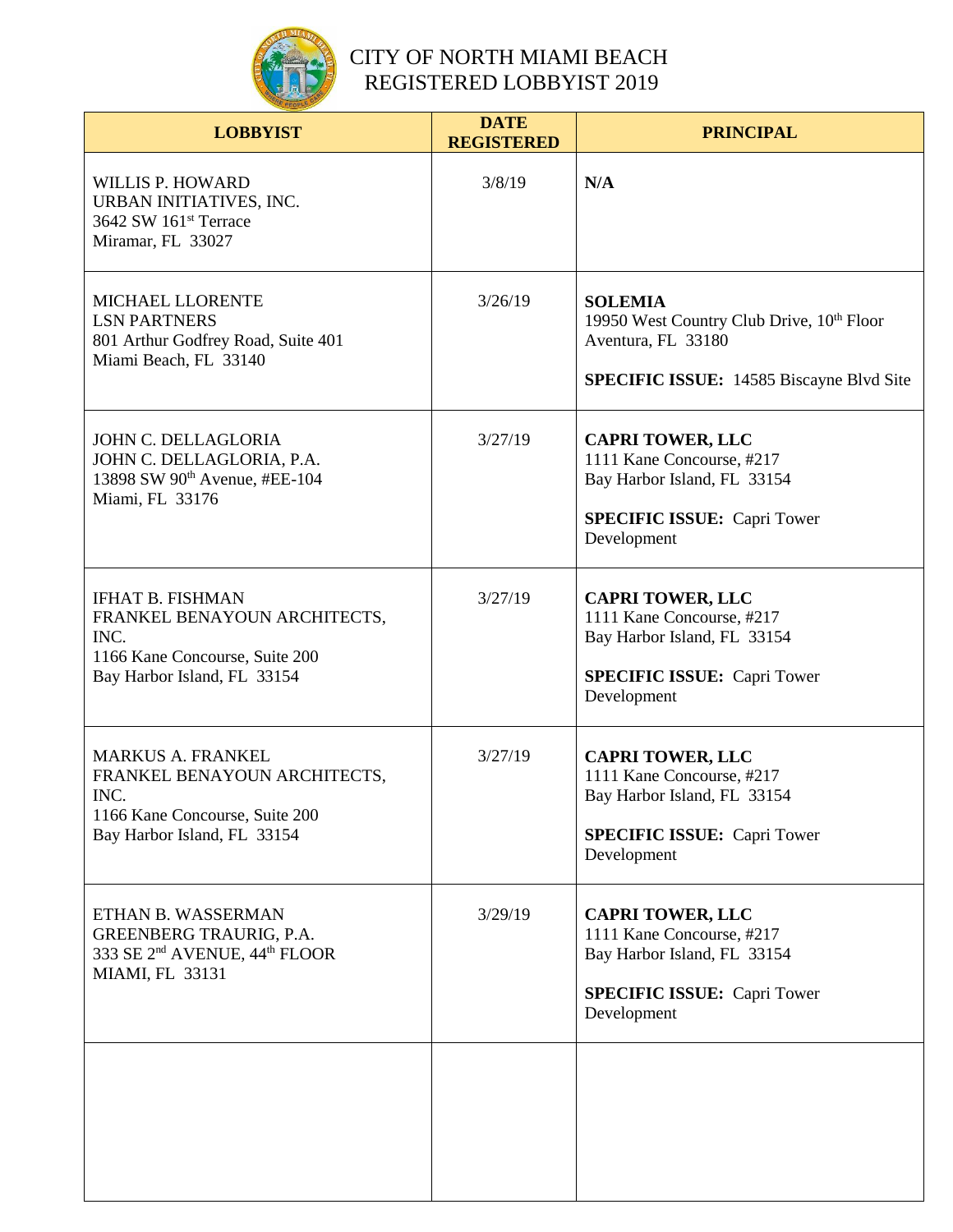

| <b>LOBBYIST</b>                                                                                                                  | <b>DATE</b><br><b>REGISTERED</b> | <b>PRINCIPAL</b>                                                                                                                                                                                                                                                                                     |
|----------------------------------------------------------------------------------------------------------------------------------|----------------------------------|------------------------------------------------------------------------------------------------------------------------------------------------------------------------------------------------------------------------------------------------------------------------------------------------------|
| <b>ARTHUR GALLAGHER</b><br>DEZZER DEVELOPMENT LLC<br>18001 Collins Avenue, 31 <sup>st</sup> Floor<br>Sunny Isles Beach, FL 33160 | 4/5/19                           | DEZER INTRACOASTAL MALL, LLC<br>18001 Collins Avenue, 31 <sup>st</sup> Floor<br>Sunny Isles Beach, FL 33160<br><b>SPECIFIC ISSUE:</b> Overseeing Development<br>of Property Owned by the Principal and its<br>Affiliates, Including Intracoastal Mall.                                               |
| MICHAEL A. PIZZI<br>MICHAEL A. PIZZI, P.A.<br>6625 Miami Lakes Drive East, Suite 316<br>Miami Lakes, FL 33014                    | 4/9/19                           | WITHDRAWN 7/1/19<br>DEZER DEVELOPMENT/MICHAEL<br><b>DEZER</b><br>18001 Collins Avenue, 31 <sup>st</sup> Floor<br>Sunny Isles Beach, FL 33160<br><b>SPECIFIC ISSUE:</b> Opportunity Zone/Zoning<br>Issues.                                                                                            |
| <b>EVAN ROSS</b><br>PUBLIC COMMUNICATORS GROUP<br>17301 Biscayne Blvd., Suite 2105<br>North Miami Beach, FL 3316                 | 4/12/19                          | <b>OLETA PARTNERS (AN AFFILIATE OF</b><br><b>LeFRAK &amp; TURNBERRY ASSOCIATES)</b><br>15055 Biscayne Blvd.<br>North Miami, FL 33181<br><b>SPECIFIC ISSUE:</b> Any and all Matters<br>Related to Sole MIA, Including But Not<br>Limited to Land Use and Zoning of "Costco"<br>Site on Biscayne Blvd. |
| <b>JEREMY ANTHONY FARRELL</b><br>LeFRAK<br>40 West 57 <sup>th</sup> Street, 23 <sup>rd</sup> Floor<br>New York, NY 10019         | 4/12/19                          | <b>LeFRAK &amp; OLETA PARTNERS</b><br>15055 Biscayne Blvd.<br>North Miami, FL 33181<br><b>SPECIFIC ISSUE:</b> Any and all Matters<br>Related to Sole MIA                                                                                                                                             |
| <b>TONY NG</b><br>SONTIC WARD, INC.<br>1140 NE 163rd Street, Suite 28<br>North Miami Beach, FL 33162                             | 4/12/19                          | <b>TONY NG</b><br>1140 NE 163rd Street, Suite 28<br>North Miami Beach, FL 33162<br><b>SPECIFIC ISSUE:</b> Site Plan Approval                                                                                                                                                                         |
| <b>JOHN BARRANCO</b><br><b>BARRANCO GONZALEZ ARCHITECTURE</b><br>1915 SE $4th$ Avenue<br>Fort Lauderdale, FL 33316               | 4/12/19                          | <b>TONY NG</b><br>1140 NE 163 <sup>rd</sup> Street, Suite 28<br>North Miami Beach, FL 33162<br><b>SPECIFIC ISSUE:</b> Site Plan Approval                                                                                                                                                             |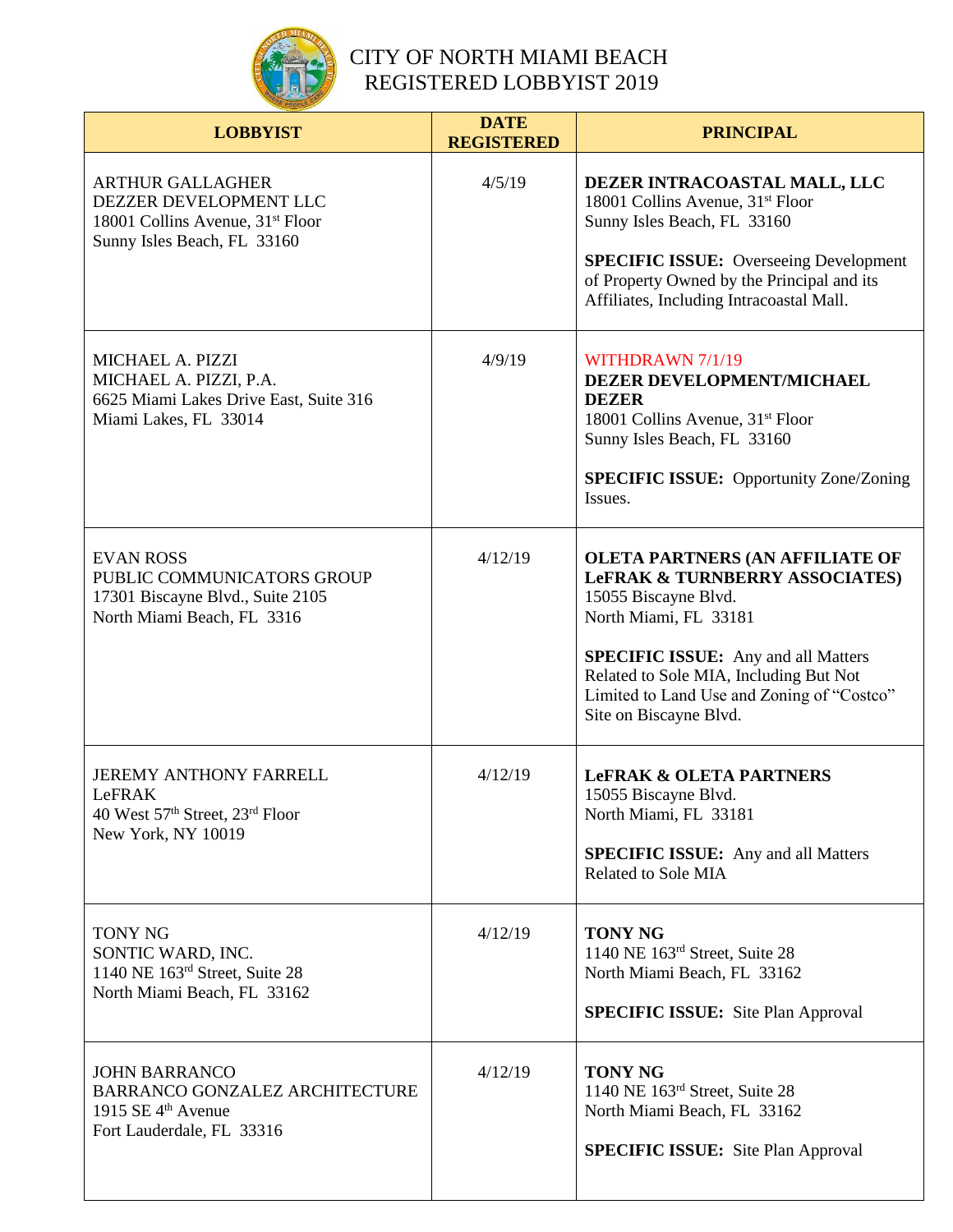

| <b>LOBBYIST</b>                                                                                                                            | <b>DATE</b><br><b>REGISTERED</b> | <b>PRINCIPAL</b>                                                                                                                                                                         |
|--------------------------------------------------------------------------------------------------------------------------------------------|----------------------------------|------------------------------------------------------------------------------------------------------------------------------------------------------------------------------------------|
| <b>DANIEL SALAS</b><br>OLETA PARTNERS, LLC<br>15055 Biscayne Blvd.<br>North Miami, FL 33181                                                | 4/12/19                          | <b>OLETA PARTNERS, LLC</b><br>15055 Biscayne Blvd.<br>North Miami, FL 33181<br><b>SPECIFIC ISSUE:</b> Sole Mia                                                                           |
| <b>HARRIS HARRIGAN</b><br><b>SEIU LOCAL 32BJ</b><br>1313 NW 36 <sup>th</sup> Street, Suite 501<br>Miami, FL 33142                          | 4/25/19                          | <b>SEIU LOCAL 32BJ</b><br>25 WEST 18th Street<br>New York, NY 10011<br><b>SPECIFIC ISSUE:</b> Living Wage Standards -<br>Not Employed Solely as a Lobbyist                               |
| <b>BARBARA GLENN</b><br><b>SEIU LOCAL 32BJ</b><br>1313 NW 36 <sup>th</sup> Street, Suite 501<br>Miami, FL 33142                            | 4/26/19                          | <b>SEIU LOCAL 32BJ</b><br>25 WEST 18th Street<br>New York, NY 10011<br><b>SPECIFIC ISSUE:</b> Living Wage Standards –<br>Not Employed Solely as a Lobbyist                               |
| <b>BRETT J. SCHNEIDER</b><br>WEISS SEROTA HELFMAN COLE &<br>BIERMAN, P.L.<br>1200 North Federal Highway, Suite 312<br>Boca Raton, FL 33432 | 5/13/19                          | <b>WEISS SEROTA HELFMAN COLE &amp;</b><br>BIERMAN, P.L.<br>1200 North Federal Highway, Suite 312<br>Boca Raton, FL 33432<br><b>SPECIFIC ISSUE:</b> City Attorney Services or<br>Contract |
| MARISSA A. NEUFELD<br><b>GREENBERG TRAURIG, P.A.</b><br>333 SE 2 <sup>nd</sup> Avenue, 44 <sup>th</sup> Floor<br>Miami, FL 33131           | 6/27/19                          | CHICK-FIL-A, INC.<br>5200 Buffington Road<br>Atlanta, GA 30349<br><b>SPECIFIC ISSUE:</b> Zoning And Development<br>Entitlements/Chick-Fil-A, Store #4445                                 |
| <b>ADALBERTO M. PASCUAL</b><br>EGN, INC.<br>900 SW 80 <sup>th</sup> Court<br>Miami, FL 33144                                               | 7/5/19                           | <b>URBIETA PLAYA VALERO</b><br>9701 NW 89th Avenue<br>Medley, FL 33178<br><b>SPECIFIC ISSUE: Condition-Use Gas</b><br><b>Station</b>                                                     |
|                                                                                                                                            |                                  |                                                                                                                                                                                          |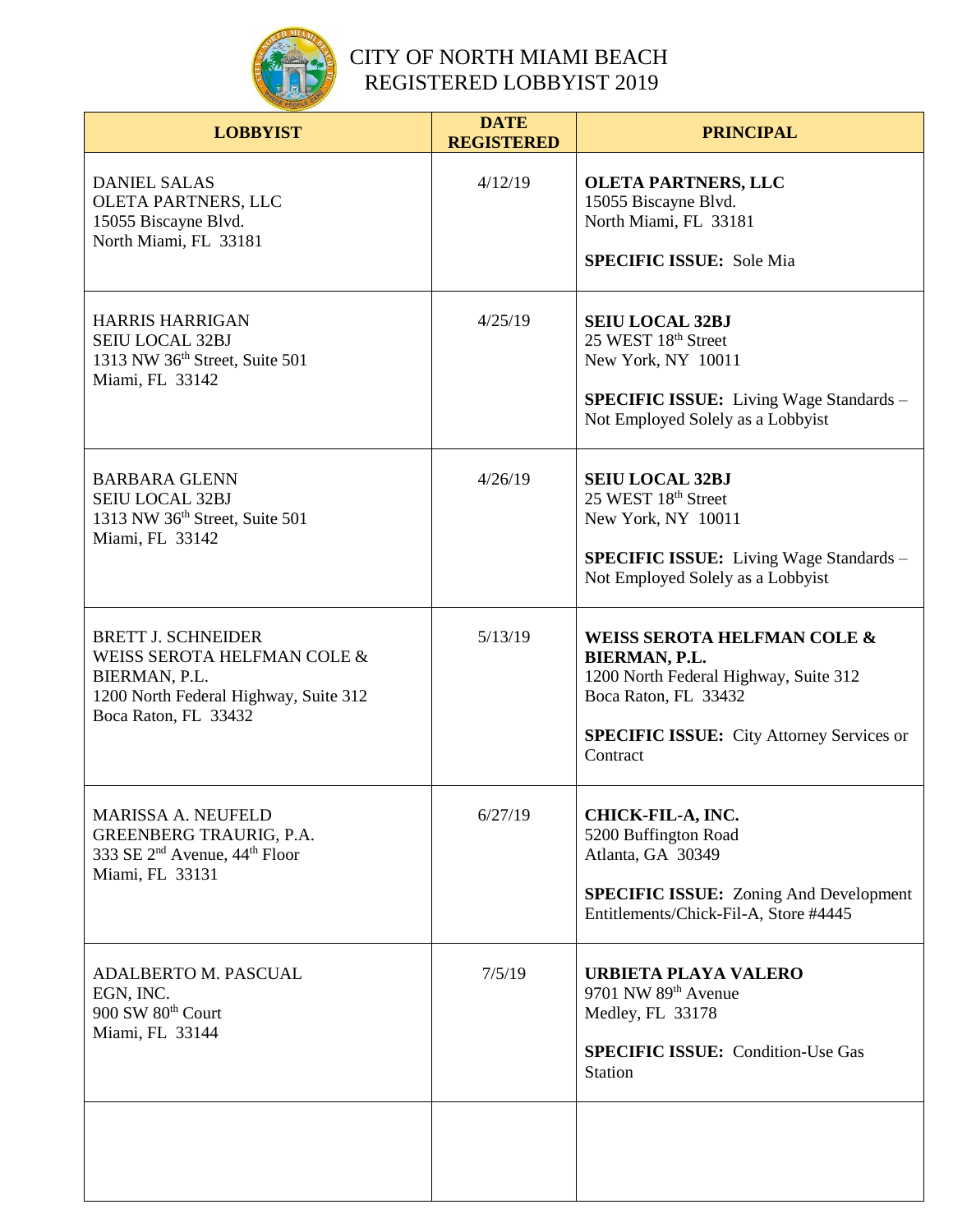

| <b>LOBBYIST</b>                                                                                                                       | <b>DATE</b><br><b>REGISTERED</b> | <b>PRINCIPAL</b>                                                                                                                                                                                                              |
|---------------------------------------------------------------------------------------------------------------------------------------|----------------------------------|-------------------------------------------------------------------------------------------------------------------------------------------------------------------------------------------------------------------------------|
| <b>JOSEPH S. GELLER</b><br><b>GREENSPOON MARDER LLP</b><br>200 East Broward Blvd., Suite 1800<br>Fort Lauderdale, FL 33301            | 7/11/19                          | <b>GREENSPOON MARDER LLP</b><br>200 East Broward Blvd., Suite 1800<br>Fort Lauderdale, FL 33301<br><b>SPECIFIC ISSUE:</b> City Attorney Contract                                                                              |
| RONALD L. BOOK<br>RONALD L. BOOK, P.A.<br>18851 NE 29th Avenue, Suite 1010<br>Aventura, FL 33180                                      | 7/26/19                          | <b>DEZER DEVELOPMENT</b><br>18001 Collins Avenue, 31 <sup>st</sup> Floor<br>Sunny Isles Beach, FL 33160<br><b>SPECIFIC ISSUE:</b> Development/Developer                                                                       |
| <b>KELLY MALLETTE</b><br>RONALD L. BOOK, P.A.<br>18851 NE 29th Avenue, Suite 1010<br>Aventura, FL 33180                               | 7/26/19                          | <b>DEZER DEVELOPMENT</b><br>18001 Collins Avenue, 31 <sup>st</sup> Floor<br>Sunny Isles Beach, FL 33160<br><b>SPECIFIC ISSUE:</b> Development/Developer                                                                       |
| <b>STEVEN DELLA SALLA</b><br><b>BIZZI &amp; PARTNERS DEVELOPMENT</b><br>55 East 59th Street, 24th Floor<br>New York, NY 10022         | 7/30/19                          | <b>BIZZI &amp; PARTNERS DEVELOPMENT</b><br>55 East 59th Street, 24th Floor<br>New York, NY 10022<br><b>SPECIFIC ISSUE:</b> Land Use, Zoning &<br>Permitting Matter For 2101-2151 NE 163<br>Street, North Miami Beach, Florida |
| <b>LUIGI VITALINI</b><br>VITALINI CORAZZINI, P.A. ARCHITECTS<br>300 Aragon Avenue, Suite 330<br>Coral Gables, FL 33134                | 8/1/19                           | <b>ADDI PROPERTIES, LLC</b><br>300 Aragon Avenue, Suite 380<br>Coral Gables, FL 33134<br>SPECIFIC ISSUE: 16051 W. Dixie Hwy<br>Project                                                                                        |
| <b>MARC M. SCAVUZZO</b><br>T.M. DESIGN ASSOCIATES, ARCHITECTS<br>P.A.<br>7600 West 20 <sup>th</sup> Avenue, #219<br>Hialeah, FL 33016 | 8/1/19                           | <b>MARC SCAVUZZO/MICHAEL</b><br><b>SCAVUZZO</b><br>7600 West 20 <sup>th</sup> Avenue, #219<br>Hialeah, FL 33016<br><b>SPECIFIC ISSUE: Present Plans To</b><br>Commission                                                      |
|                                                                                                                                       |                                  |                                                                                                                                                                                                                               |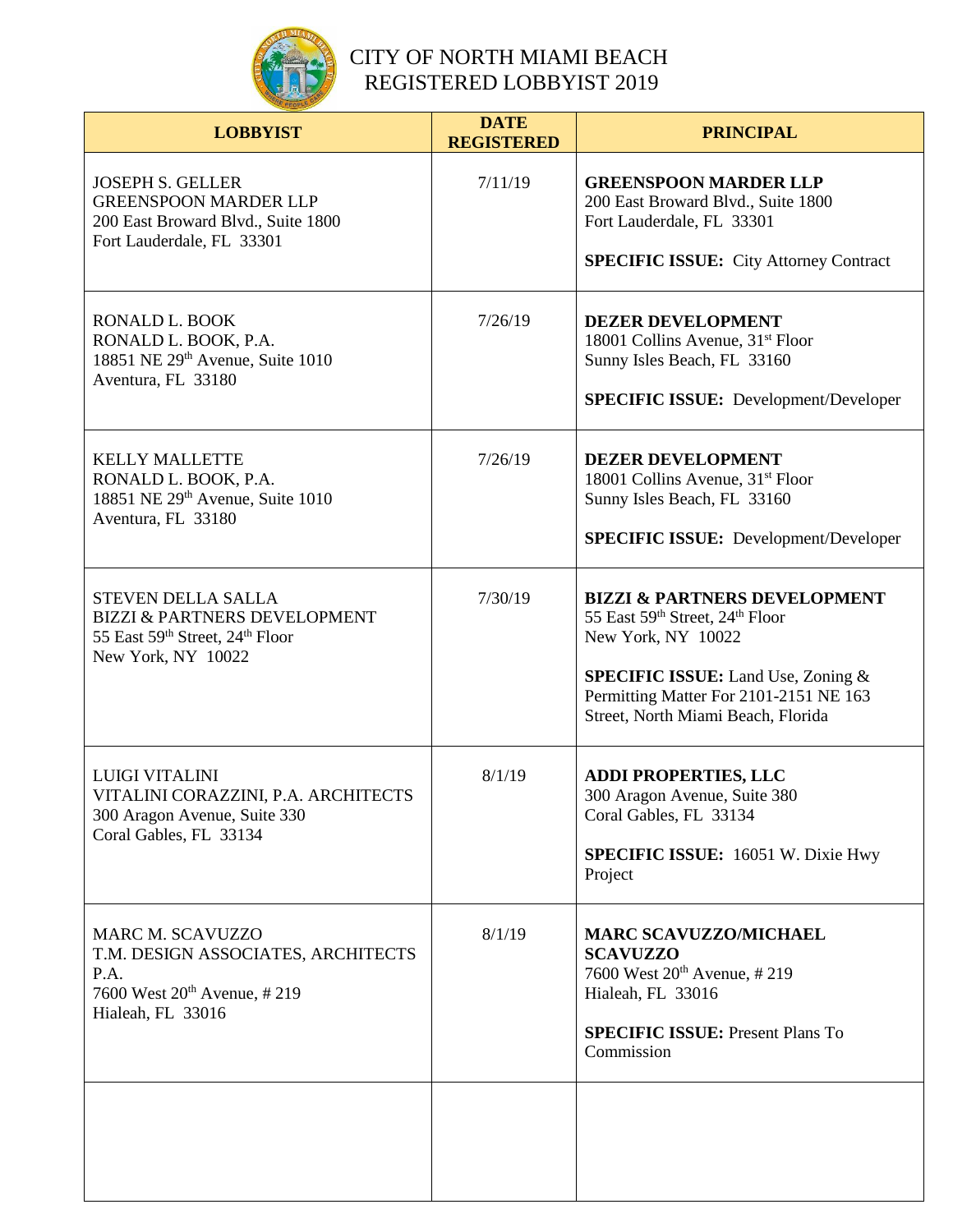

| <b>LOBBYIST</b>                                                                                                                         | <b>DATE</b><br><b>REGISTERED</b> | <b>PRINCIPAL</b>                                                                                                                                                                                                                                                         |
|-----------------------------------------------------------------------------------------------------------------------------------------|----------------------------------|--------------------------------------------------------------------------------------------------------------------------------------------------------------------------------------------------------------------------------------------------------------------------|
| <b>MATTHEW AMSTER</b><br><b>BERCOW RADELL FERNANDEZ &amp;</b><br>LARKIN, PLLC<br>200 South Biscayne Blvd., Suite 850<br>Miami, FL 33131 | 8/6/19                           | <b>TORAS EMES DEVELOPMENT</b><br>COMPANY, INC.<br>1051 N. Miami Beach Blvd.<br>North Miami Beach, FL 33162<br><b>SPECIFIC ISSUE:</b> Land Use, Zoning and<br>Permitting For 1099 NE 164 Street and 16415<br>NE 11 <sup>th</sup> Avenue, North Miami Beach, FL            |
| ZEV (LUCAS) B. ROTH<br>YESHIVA TORAS CHAIMS TORAS EMES<br>1099 NE 164 Street<br>North Miami Beach, FL 33179                             | 8/7/19                           | <b>TORAS EMES ACADEMY</b><br>DEVELOPMENT CO., INC.<br>1051 NORTH Miami BEACH BLVD.<br>North Miami Beach, FL 33162<br><b>SPECIFIC ISSUE:</b> Land Use, Zoning and<br>Permitting For 1099 NE 164 Street and 16415<br>NE 11 <sup>th</sup> Avenue, North Miami Beach, FL     |
| <b>MARCOS LUPCIUC</b><br>6699 NW 36 AVENUE<br><b>MIAMI, FL 33147</b>                                                                    | 8/7/19                           | <b>TORAS EMES ACADEMY</b><br>DEVELOPMENT COMPANY, INC.<br>1051 NORTH Miami BEACH BLVD.<br>North Miami Beach, FL 33162<br><b>SPECIFIC ISSUE:</b> Land Use, Zoning and<br>Permitting For 1099 NE 164 Street and 16415<br>NE 11 <sup>th</sup> Avenue, North Miami Beach, FL |
| <b>JASON SPIEGEL</b><br><b>FREEBEE</b><br>2312 NORTH MIAMI AVENUE<br>MIAMI, FL 33127                                                    | 8/20/19                          | <b>JASON SPIEGEL</b><br>2312 North Miami Avenue<br>Miami, FL 33127<br><b>SPECIFIC ISSUE:</b> I Own The Company -<br>Freebee                                                                                                                                              |
| <b>JENNIFER E. FINE</b><br><b>BILZIN SUMBERG BAENA PRICE</b><br>& AXELROD, LLP<br>1450 Brickell Avenue, 23rd Floor<br>Miami, FL 33131   | 8/23/19                          | <b>ALTMAN DEVELOPMENT</b><br><b>CORPORATION</b><br>1515 South Federal Hwy., Suite 300<br>Boca Raton, FL 33432<br><b>SPECIFIC ISSUE:</b> Zoning/Site Plan 16395<br>Biscayne Blvd.                                                                                         |
|                                                                                                                                         |                                  |                                                                                                                                                                                                                                                                          |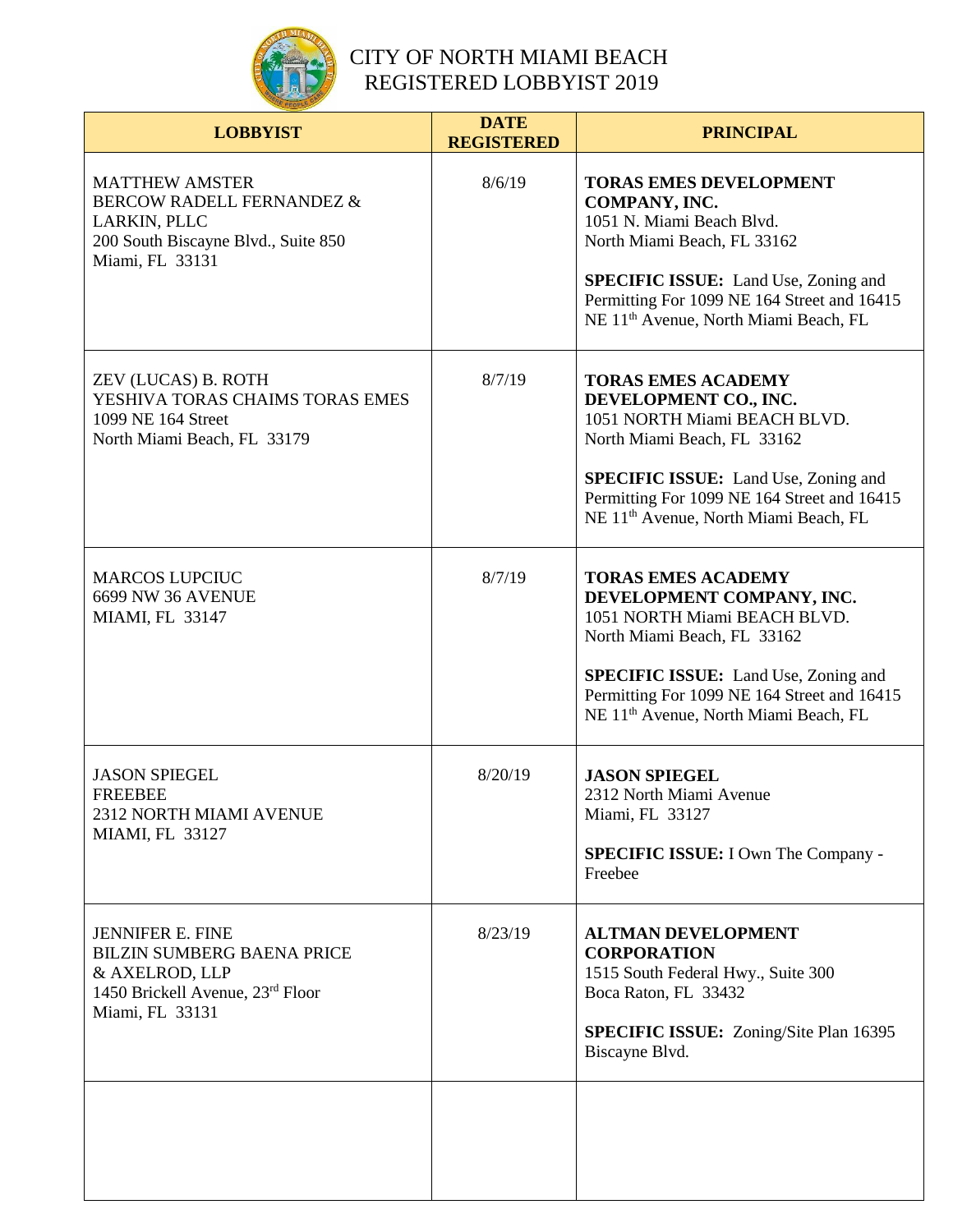

| <b>LOBBYIST</b>                                                                                                               | <b>DATE</b><br><b>REGISTERED</b> | <b>PRINCIPAL</b>                                                                                                                                           |
|-------------------------------------------------------------------------------------------------------------------------------|----------------------------------|------------------------------------------------------------------------------------------------------------------------------------------------------------|
| <b>BRIAN HARRISON</b><br><b>ENEA GARDEN DESIGN</b><br>7580 NE 4 <sup>th</sup> Court, Studio 105<br>Miami, FL 33138            | 8/23/19                          | <b>DEZER DEVELOPMENT</b><br>18001 Collins Avenue<br>Sunny Isles Beach, FL 33160<br><b>SPECIFIC ISSUE:</b> Redevelopment of<br><b>Intracoastal Mall</b>     |
| STEPHEN HUNTER JOHNSON<br><b>LYDECKER DIAZ</b><br>1221 Brickell Avenue, 19th Floor<br>Miami, FL 33131                         | 8/26/19                          | <b>LYDECKER DIAZ</b><br>1221 Brickell Avenue, 19th Floor<br>Miami, FL 33131<br><b>SPECIFIC ISSUE:</b> Provision of Legal<br>Services (Municipal)           |
| <b>GIL DEZERTZOV</b><br>DEZER DEVELOPMENT, LLC<br>18001 Collins Avenue, 31 <sup>st</sup> Floor<br>Sunny Isles Beach, FL 33160 | 8/30/19                          | DEZER INTRACOASTAL MALL, LLC<br>18001 Collins Avenue<br>Sunny Isles Beach, FL 33160<br><b>SPECIFIC ISSUE:</b> Redevelopment of<br><b>Intracoastal Mall</b> |
| <b>SHERRY GONZALEZ</b><br><b>ENEA GARDEN DESIGN</b><br>7580 NE 4 <sup>th</sup> COURT, STUDIO 105<br>MIAMI, FL 33138           | 9/12/19                          | DEZER INTRACOASTAL MALL, LLC<br>18001 Collins Avenue<br>Sunny Isles Beach, FL 33160<br><b>SPECIFIC ISSUE:</b> Redevelopment of<br><b>Intracoastal Mall</b> |
| ROBERT A. JANER<br>THE HERTZ CORPORATION<br>8501 Williams Road<br>Estero, FL 33928                                            | 9/26/19                          | THE HERTZ CORPORATION<br>8501 Williams Road<br>Estero, FL 33928<br><b>SPECIFIC ISSUE:</b> Company Employee<br>Designated For Land Use Planning             |
| ALAN S. ROSENTHAL<br>ROSENTHAL ROSENTHAL RASCO, LLC<br>20900 NE 30 Avenue, Suite 600<br>Aventura, FL 33180                    | 10/2/19                          | N/A                                                                                                                                                        |
|                                                                                                                               | 10/15/19                         | SONTIC WARD, INC.<br>1140 NE 163rd Street, Suite 28<br>North Miami Beach, FL 33162<br><b>SPECIFIC ISSUE: Jefferson Plaza Re-</b><br>Development            |
|                                                                                                                               |                                  |                                                                                                                                                            |